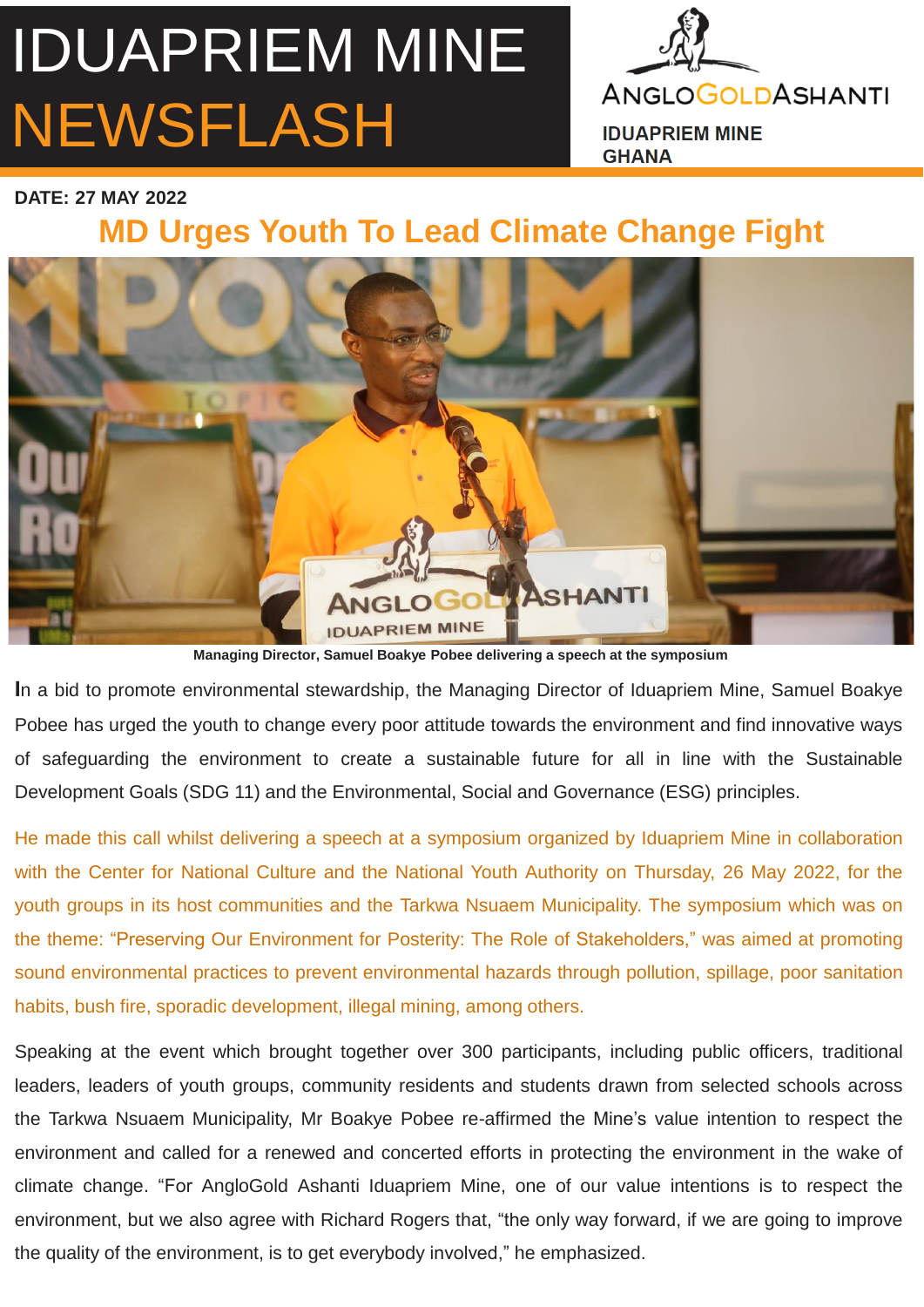## **IDUAPRIEM MINE NEWSFLASH**



**Cross-sections of the youth seated and enjoying the symposium on environmental preservation**

In a keynote address, former Dean for International Programs at the University of Mines and Technology, Professor Mrs. Patricia Beatrice Mireku Gyimah indicated that the symposium had come at an opportune time for genuine and committed course of action to preserve the environment.

"The rate at which our activities impact negatively on the environment is worrying, that is why it is extremely important that we all make a conscious effort in preserving the environment for posterity," said Professor Mrs. Mireku Gyimah.



**Former Dean for International Programs at the University of Mines and Technology, Professor Mrs. Patricia Beatrice Mireku Gyimah giving a keynote address**